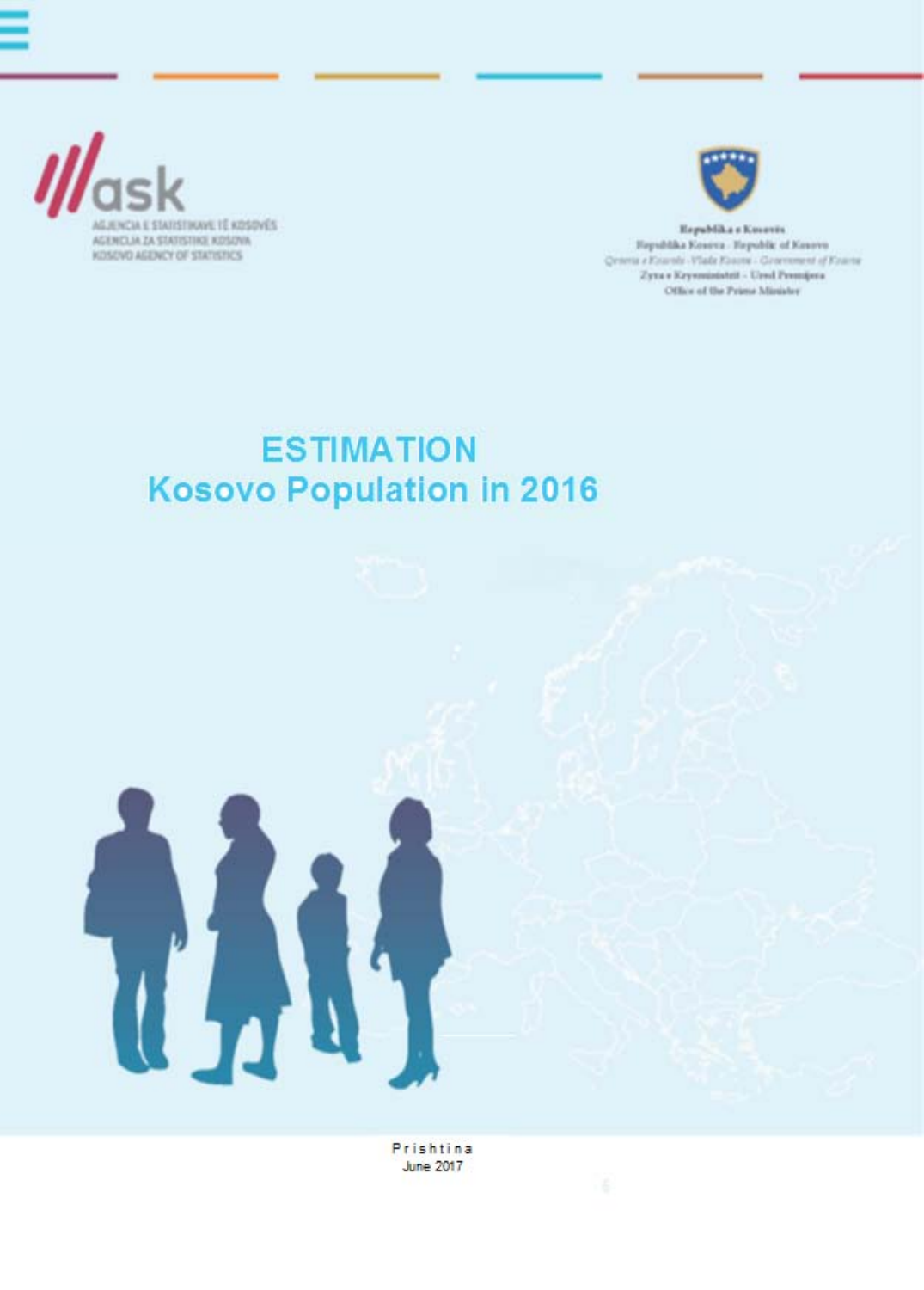

Republika e Kosoves Republika Kosova-Republic of Kosovo Qeveria - Vlada -Government Zyra e Kryeministrit -Ured Premijera -Office of the Prime Minister Agjencia e Statistikave të Kosovës - Agencija za Statistike Kosova - Kosovo Agency of Statistics

# **ESTIMATION Kosovo Population in 2016**

Prishtina June 2017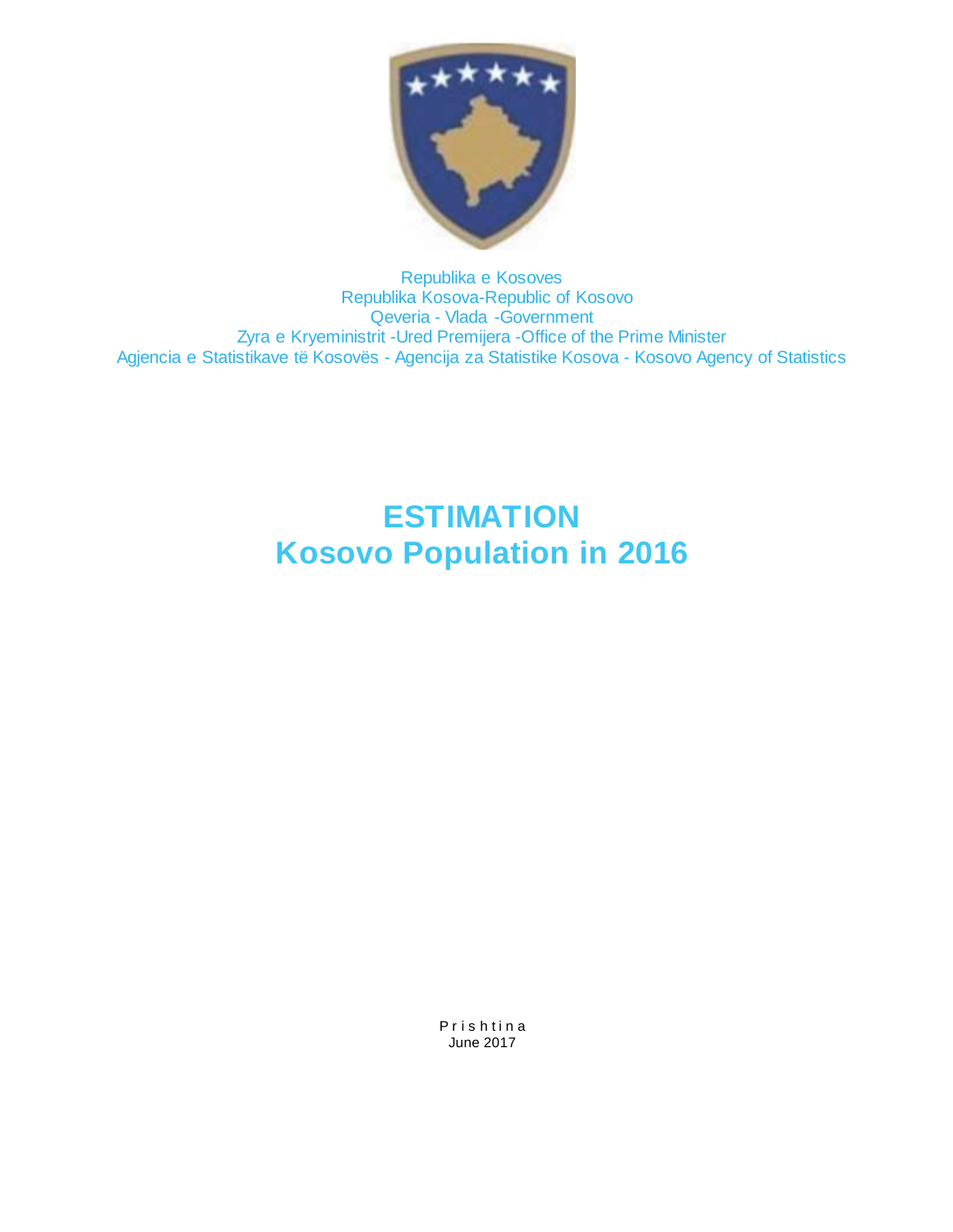#### **List of abbreviations and symbols**

| <b>KAS</b>      | ۰                        | Kosovo Agency of Statistics                             |
|-----------------|--------------------------|---------------------------------------------------------|
| <b>RAE</b>      | ٠                        | Roma, Ashkali and Egyptian communities                  |
| <b>MIA</b>      | -                        | Ministry of Internal Affairs                            |
| <b>IOM</b>      | ٠                        | International Organization for Migration                |
| <b>UNHCR</b>    | $\blacksquare$           | United Nations High Commissioner for Refugees           |
| <b>EUROSTAT</b> | $\overline{\phantom{0}}$ | Statistical Office of the European Union                |
| <b>EFTA</b>     | $\blacksquare$           | European Free Trade Association                         |
| $\bf{0}$        | $\blacksquare$           | The data is less than 0.5 of the given measurement unit |
| ÷               | -                        | Missing data                                            |
| -               |                          | No occurrence                                           |

Publisher: Kosovo Agency of Statistics (KAS) Publication date: June 2017 ©: Kosovo Agency of Statistics Reproduction is authorized if the source is indicated. For more information see: [http://ask.rks-gov.net](http://ask.rks-gov.net/)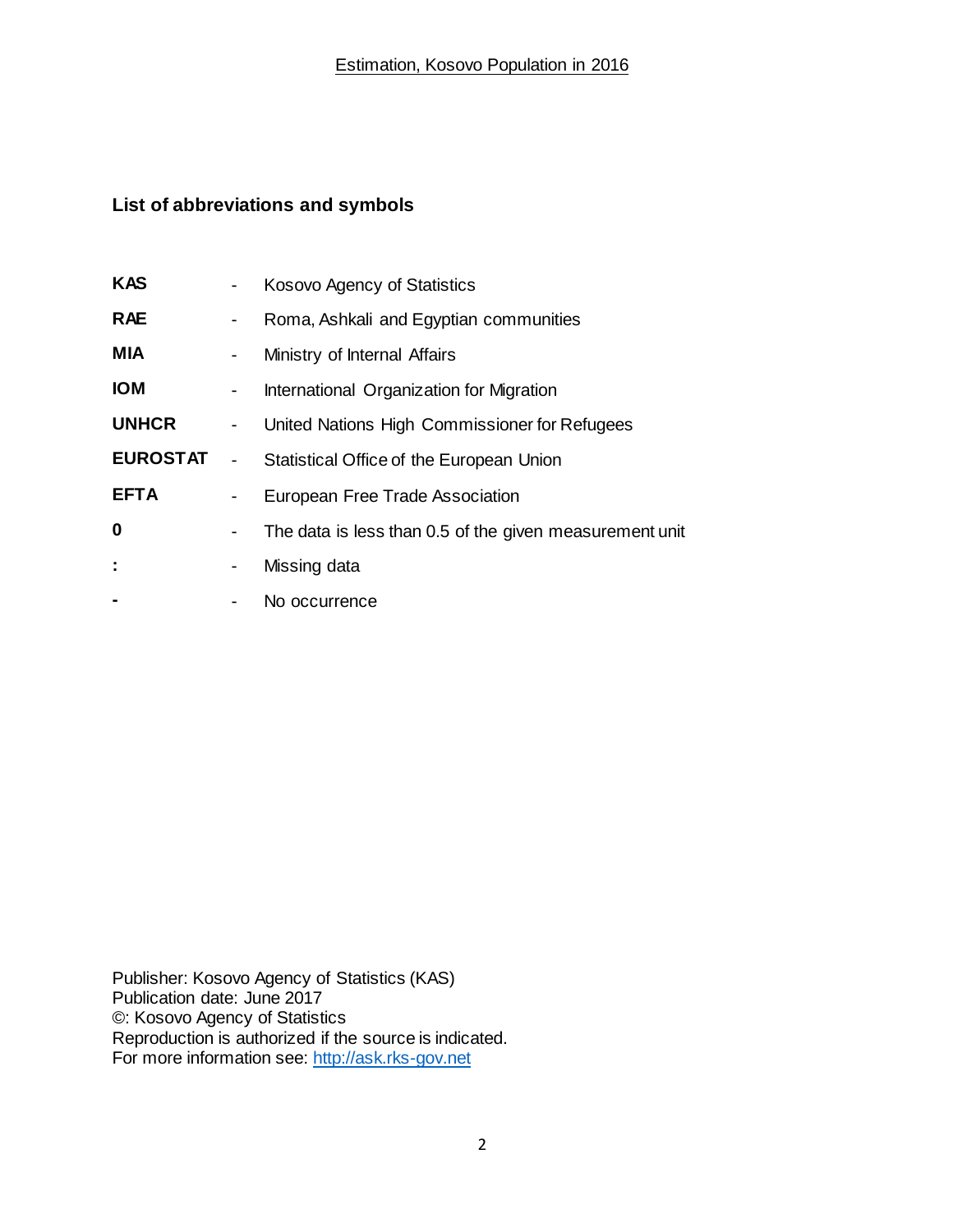## **F o r e w o r d**

The estimation of Kosovo population is intended to provide an accurate statistical estimate of the population which is necessary, practically and standardly required annually by the institutions of official statistics of a country.

This is due to the fact that in the period between two Censuses (ten years) there are significant changes in the population of a country, municipality or settlement and population estimation is more than necessary for issuing significant socio-economic indicators. The Kosovo Agency of Statistics (KAS) will continue to estimate, each year, the number of population at the country and municipal level. Annual statistical data on the population are fundamental for studying and determining a wide range of analysis. Especially their relation and special importance to social and economic issues at certain municipal, national and regional level.

Population statistics are a significant denominator and indicator for decision-makers, analysts, researchers, and various data users. Population data is the key component for national accounts estimates, employment, and other socio-economic issues. These are the latest official data estimated for the number of Kosovo's population at municipal level for 2016.

This report was prepared by the staff of the Kosovo Agency of Statistics.

*In the preparation of the publication contributed:*

Avni Kastrati, Director of the Department of Social Statistics Sanije Uka, Senior Officer for Population Statistics Arijeta Sojeva, Senior Officer for Vital Statistics Elvira Tahiri, Officer for Population Statistics Vjollca Berisha, Officer for Vital Statistics Ahmet Cakolli, Officer for Design.

> Chief Executive Officer, KAS Isa Krasniqi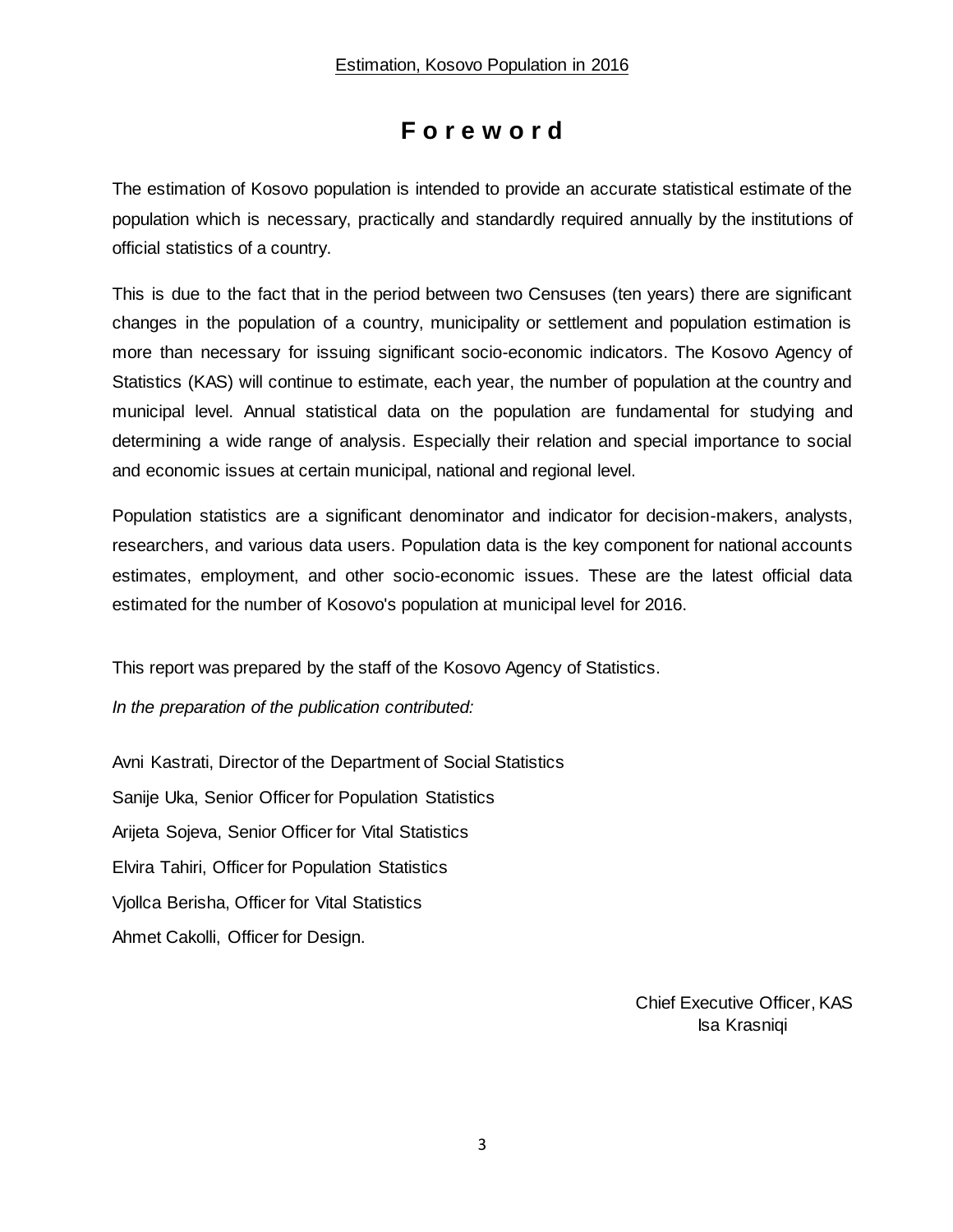## Contents

### Page

<span id="page-4-0"></span>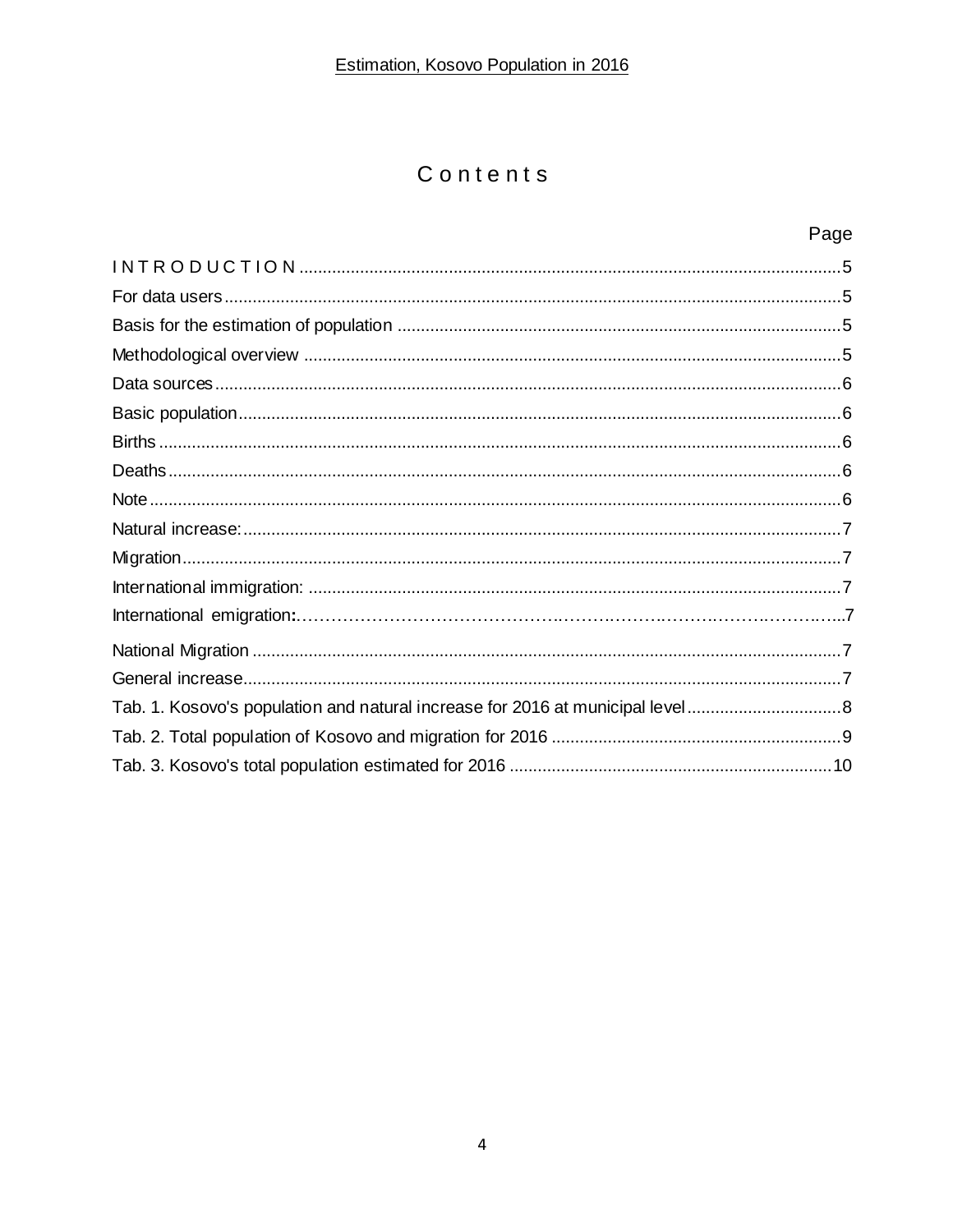## I N T R O D U C T I O N

#### <span id="page-5-0"></span>**For data users**

This report includes changes in the number of population (natural increase and migration) during the period 01 January to 31 December 2016 in the territory of Kosovo.

#### <span id="page-5-1"></span>**Basis for the estimation of population**

In preparing this estimation, KAS applied methods of population estimation that are applied by statistical institutions by utilizing various resources. The database to estimate the population number for 2016 is the estimated number of resident population in Kosovo at the end of 2015.

#### <span id="page-5-2"></span>**Methodological overview**

To estimate the number of resident population at the national/municipal level, the population is affected by Fertility, Mortality and Migration. (FMM).

Population rating: basic population + fertility rate - mortality  $\pm$  external/internal migration.

The estimated final data on the number of population at municipality level are calculated according to the following procedures:

#### $Pn + (N-M)+(E)$

- Pn Number of inhabitants estimated for the given year (2015)
- N Number of live births (Natality), 01 January to 31 December, 2016
- M Number of deaths (Mortality), 01 January to 31 December, 2016
- I Immigration, 01 January to31 December, 2016
- <span id="page-5-3"></span>E - Emigration, 01 January to 31 December, 2016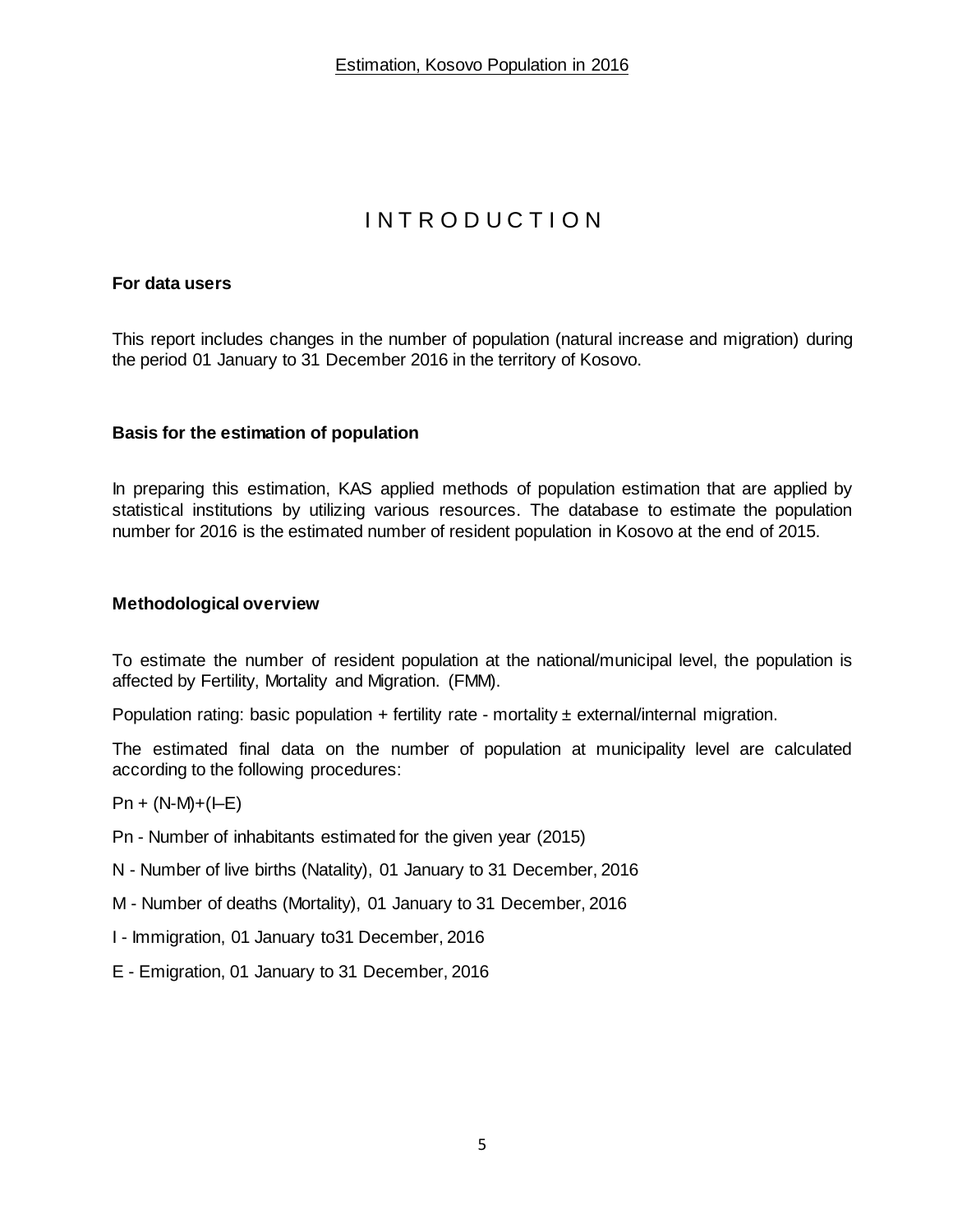#### **Data sources**

Various statistical sources have been used, such as the Estimation of 2014, the 2011 Census Database, the databases of the Birth and Death Statistics (KAS), the administrative data (various KAS databases) data from Kosovo Municipalities, Ministry of Internal Affairs (MIA), International Organization for Migration (IOM Kosovo Office), United Nations High Commissioner for Refugees (UNHCR Kosovo Office), database of EUROSTAT, statistical offices and those of migration from some states where Kosovo emigration was most pronounced.

Other administrative data were also used by local institutions, surveys, reports and other research.

These data were analyzed according to statistical methods, serving as important statistics instruments and records for estimating population numbers at country and municipality level.

#### <span id="page-6-0"></span>**Basic population**

According to "Population Estimates for 2015", the number of resident population in Kosovo was 1,771,604 resident population which has been taken as a basic measure to estimate the number of population for 2016.

**Natural increase:** The population of Kosovo during 2014 has increased for 22,232 inhabitants.

<span id="page-6-1"></span>**Births:** According to data from the KAS database, the number of births (registered) for 2016 was 30,331 live births, of which the permanent residence of the mother in Kosovo (resident) totaled 30,069 births. This number of births will be taken as a basis for estimating the resident population in Kosovo.

<span id="page-6-2"></span>**Deaths:** Based on the data from the KAS database, the number of deaths (registered) for 2016 was a total of 9,245 deaths, of them with resident settlement in Kosovo were 9,202 deaths. This number of deaths will be taken as a basis for estimating the resident population in Kosovo.

<span id="page-6-3"></span>**Note:** In the case of births and deaths by the side of Serbian community, a considerable part of them are registered while some of them (especially municipalities in the northern part of Kosovo do not record/report cases of births and deaths). Based on the natural increase of the Serbian community in the rest of Kosovo and in the region, the number of births and deaths (unreported) is almost close (with a higher death rate) but KAS did not provide any estimation for the community concerned for the unreported cases (under-registration) in this report as there is no statistical deviation (hundreds) and that will not affect the data estimated at the municipal level, and much less at the country level.

The estimation of birth and death cases, including the Serbian community (birth and death cases that are not registered) will be made in the future when the demographic data will be restructured / updated in other KAS reports.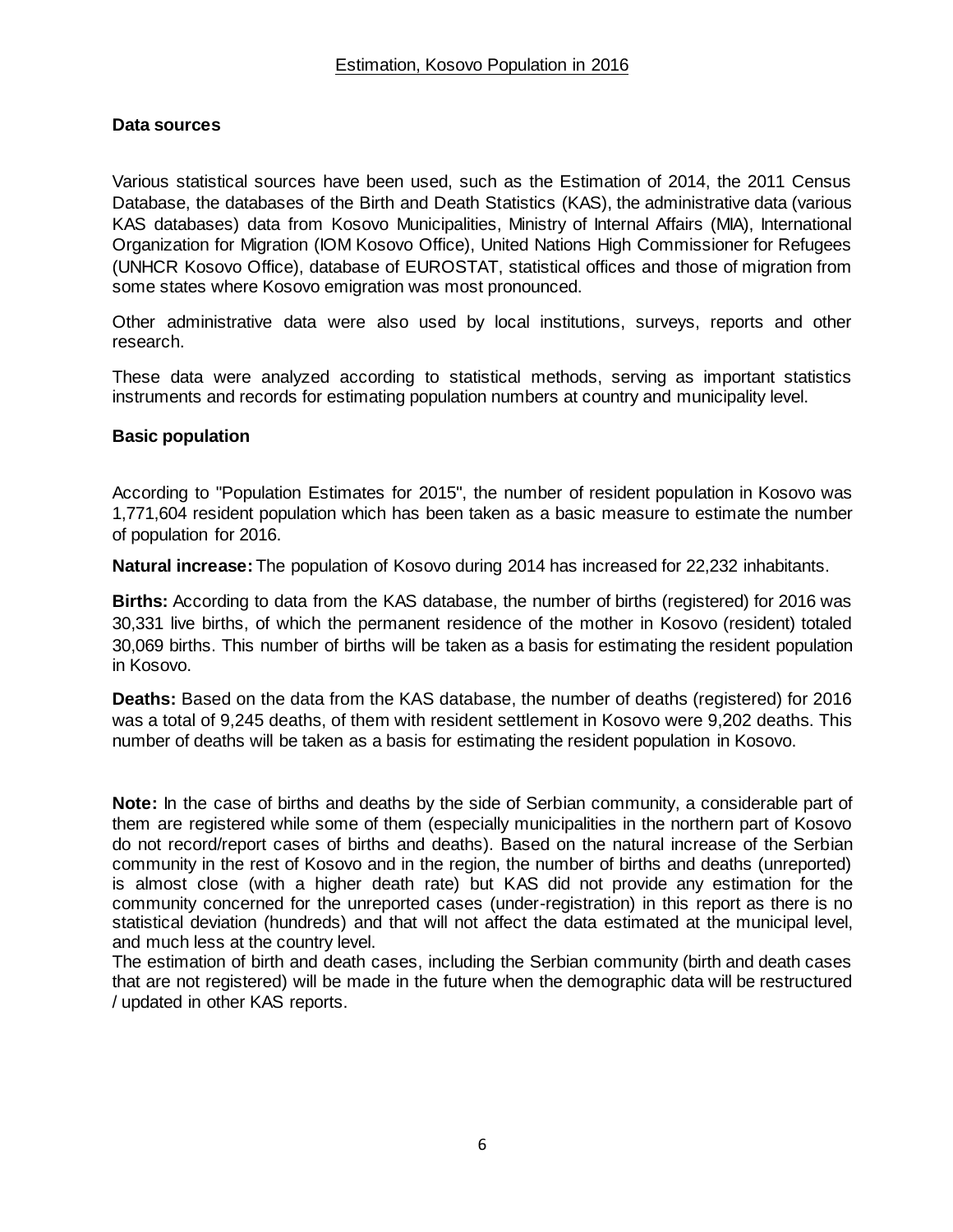<span id="page-7-0"></span>**Natural increase:** The population of Kosovo during 2016 has increased for 20,867 inhabitants.

#### <span id="page-7-1"></span>**Migration**

<span id="page-7-2"></span>**International immigration:** According to data from the Ministry of Internal Affairs (MIA), municipality, UNHCR, IOM and data from some municipalities, the number of returnees in Kosovo in 2016 was 13,072 inhabitants. This number includes returnees/resettled, number of asylum seekers of Kosovo who have been granted citizenship, as well as residence permits for more than one (1) year of residence in Kosovo.

**International emigration**: The number of Kosovar emigrants during 2016 is estimated to be a total of 22,012 inhabitants including legal and illegal emigrants.

Most of the emigrants, for 2016, were immigrants called *legal* (over 58%). Legal emigration was due to: family reunion, marriages, finding a job, permanent migration (mostly in neighboring countries), long-term employment studies, etc. Likewise, during 2016, a considerable number emigrated by seeking asylum (first time applicants) to EU countries including the European Free Trade Association (EFTA) countries. In addition to the EU and EFTA countries, a number of Kosovans had also emigrated to elsewhere in the US and Canada, and other countries.

The balance of international migration (net migration) in Kosovo for 2016 was -8,940 inhabitants.

<span id="page-7-3"></span>**National Migration:** During 2016, it is estimated that a significant number of resident population in Kosovo has changed their place of residence (municipality) for various reasons mainly from rural settlements to urban and sur-urban areas. The number of persons who have changed their place of residence from the previous municipality (from one municipality to another municipality within Kosovo) is estimated to be 9,273 inhabitants (based on the trend of marriages, 5 year period movements: 2005-2010 extracted from the database of Population Census as well as the number of pupils who have changed the residency of resident municipality).

#### <span id="page-7-4"></span>**General increase**

Based on this data, despite the positive natural increase of the population of 20,867 inhabitants due to international emigration, the resident population of Kosovo for the period 01 January to 31 December 2016 increased only for 11,927. Population in Kosovo for 2016 is estimated to be 1,783,531 resident population.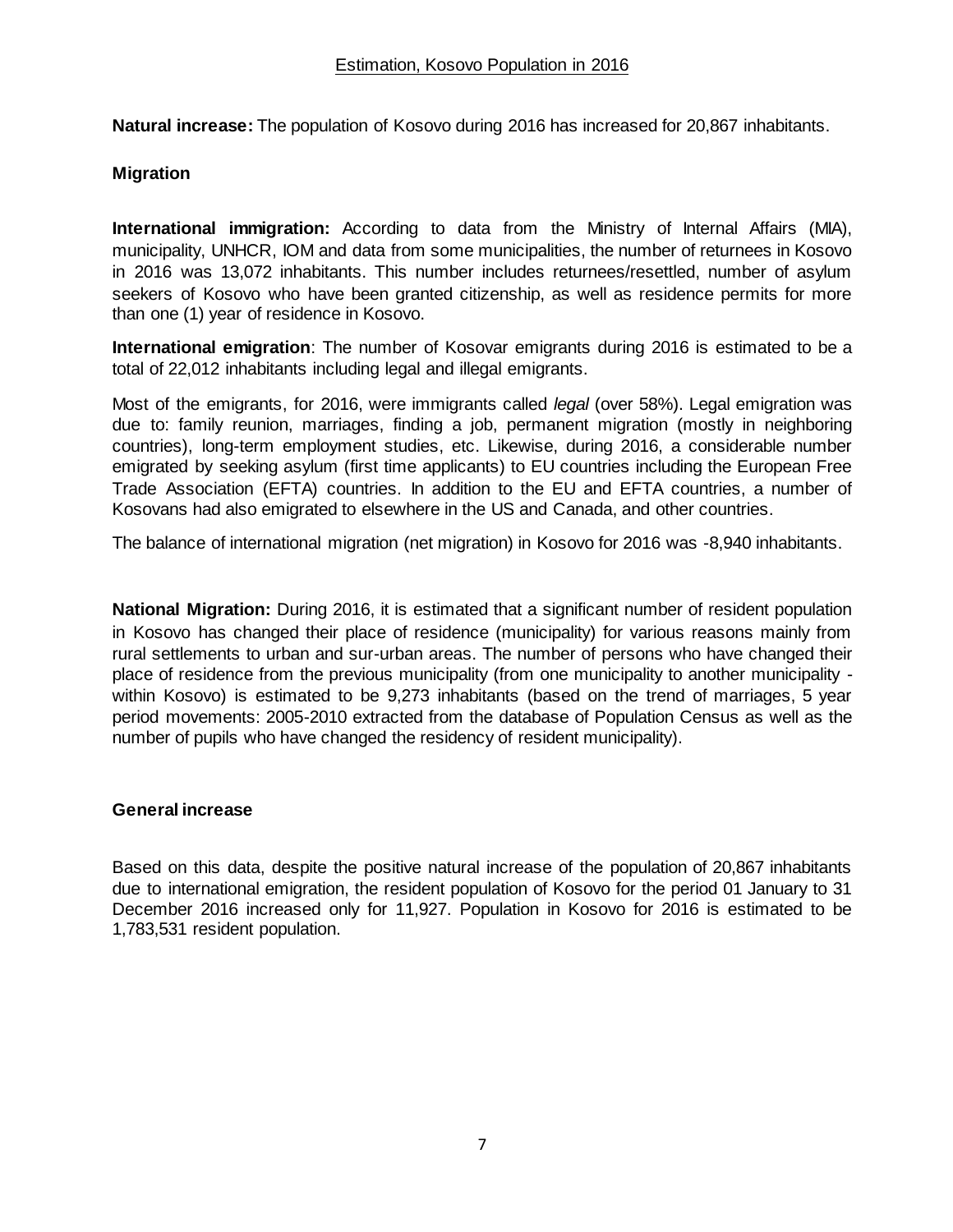## <span id="page-8-0"></span>**Tab. 1. Kosovo's population and natural increase for 2016 at municipal level**

|                |                     |                                                            | According to permanent residence in the municipality |                                     |                                                   |                                                                              |  |  |
|----------------|---------------------|------------------------------------------------------------|------------------------------------------------------|-------------------------------------|---------------------------------------------------|------------------------------------------------------------------------------|--|--|
| No.            | <b>Municipality</b> | <b>Total estimated</b><br>population (31<br>December 2015) | <b>Births / Natality</b><br>(2016)                   | <b>Deaths / Mortality</b><br>(2016) | <b>Natural increase</b><br>$(01.01 - 31.12/2016)$ | <b>Total population</b><br>and natural<br>increase<br>$(01.01 - 31.12 2016)$ |  |  |
| $\mathbf{1}$   | Deçan               | 41.173                                                     | 620                                                  | 152<br>468                          |                                                   | 41.641                                                                       |  |  |
| $\overline{2}$ | Gjakovë             | 94.543                                                     | 1471                                                 | 581                                 | 890                                               | 95.433                                                                       |  |  |
| 3              | Gllogoc             | 60.175                                                     | 1016                                                 | 282                                 | 734                                               | 60.909                                                                       |  |  |
| 4              | Gjilan              | 80.525                                                     | 1439                                                 | 517                                 | 922                                               | 81.447                                                                       |  |  |
| 5              | Dragash             | 34.041                                                     | 589                                                  | 281                                 | 308                                               | 34.349                                                                       |  |  |
| 6              | <b>Istog</b>        | 39.604                                                     | 631                                                  | 253                                 | 378                                               | 39.982                                                                       |  |  |
| $\overline{7}$ | Kaçanik             | 33.623                                                     | 598                                                  | 171                                 | 427                                               | 34.050                                                                       |  |  |
| 8              | Klinë               | 39.208                                                     | 765                                                  | 214                                 | 551                                               | 39.759                                                                       |  |  |
| 9              | Fushë Kosovë        | 37.048                                                     | 743                                                  | 200                                 | 543                                               | 37.591                                                                       |  |  |
| 10             | Kamenicë            | 31.285                                                     | 405                                                  | 240                                 | 165                                               | 31.450                                                                       |  |  |
| 11             | Mitrovicë           | 68.400                                                     | 1284                                                 | 395                                 | 889                                               | 69.289                                                                       |  |  |
| 12             | Mitr. e Veriut      | 12.223                                                     | 65                                                   | 36                                  | 29                                                | 12.252                                                                       |  |  |
| 13             | Leposaviq           | 13.561                                                     | 35                                                   | 12                                  | 23                                                | 13.584                                                                       |  |  |
| 14             | Lipjan              | 56.643                                                     | 1047                                                 | 275                                 | 772                                               | 57.415                                                                       |  |  |
| 15             | Novobërdë           | 6.963                                                      | 67                                                   | 37                                  | 30                                                | 6.993                                                                        |  |  |
| 16             | Obiliq              | 19.165                                                     | 370                                                  | 95                                  | 275                                               | 19.440                                                                       |  |  |
| 17             | Rahovec             | 58.908                                                     | 977                                                  | 269                                 | 708                                               | 59.616                                                                       |  |  |
| 18             | Pejë                | 97.890                                                     | 1508                                                 | 529                                 | 979                                               | 98.869                                                                       |  |  |
| 19             | Podujevë            | 83.425                                                     | 1448                                                 | 370                                 | 1.078                                             | 84.503                                                                       |  |  |
| 20             | Prishtinë           | 204.721                                                    | 3552                                                 | 960                                 | 2.592                                             | 207.313                                                                      |  |  |
| 21             | Prizren             | 186.986                                                    | 3079                                                 | 945                                 | 2.134                                             | 189.120                                                                      |  |  |
| 22             | Skenderaj           | 51.746                                                     | 919                                                  | 240                                 | 679                                               | 52.425                                                                       |  |  |
| 23             | <b>Shtime</b>       | 27.238                                                     | 515                                                  | 126                                 | 389                                               | 27.627                                                                       |  |  |
| 24             | Shtërpcë            | 6.889                                                      | 102                                                  | 96                                  | 6                                                 | 6.895                                                                        |  |  |
| 25             | Suharekë            | 59.681                                                     | 1165                                                 | 331                                 | 834                                               | 60.515                                                                       |  |  |
| 26             | Ferizaj             | 101.174                                                    | 1917                                                 | 574                                 | 1.343                                             | 102.517                                                                      |  |  |
| 27             | Viti                | 46.742                                                     | 843                                                  | 215                                 | 628                                               | 47.370                                                                       |  |  |
| 28             | Vushtrri            | 64.578                                                     | 1236                                                 | 398                                 | 838                                               | 65.416                                                                       |  |  |
| 29             | Zubin Potok         | 6.554                                                      | 38                                                   | 3                                   | $35\,$                                            | 6.589                                                                        |  |  |
| 30             | Zveçan              | 7.358                                                      | $20\,$                                               | 13                                  | $\boldsymbol{7}$                                  | 7.365                                                                        |  |  |
| 31             | Malishevë           | 57.301                                                     | 1167                                                 | 186                                 | 981                                               | 58.282                                                                       |  |  |
| 32             | Junik               | 6.382                                                      | 65                                                   | 22                                  | 43                                                | 6.425                                                                        |  |  |
| 33             | Mamushë             | 5.839                                                      | 85                                                   | 27                                  | 58                                                | 5.897                                                                        |  |  |
| 34             | Hani i Elezit       | 9.830                                                      | 145                                                  | 43                                  | 102                                               | 9.932                                                                        |  |  |
| 35             | Graçanicë           | 11.900                                                     | 44                                                   | 13                                  | 31                                                | 11.931                                                                       |  |  |
| 36             | Ranillug            | 3.839                                                      | 45                                                   | 54                                  | $-9$                                              | 3.830                                                                        |  |  |
| $37\,$         | Partesh             | 1.724                                                      | 26                                                   | 34                                  | $\mbox{-}8$                                       | 1.716                                                                        |  |  |
| 38             | Kllokot             | 2.719                                                      | 28                                                   | 13                                  | 15                                                | 2.734                                                                        |  |  |
|                | Total               | 1.771.604                                                  | 30.069                                               | 9.202                               | 20.867                                            | 1.792.471                                                                    |  |  |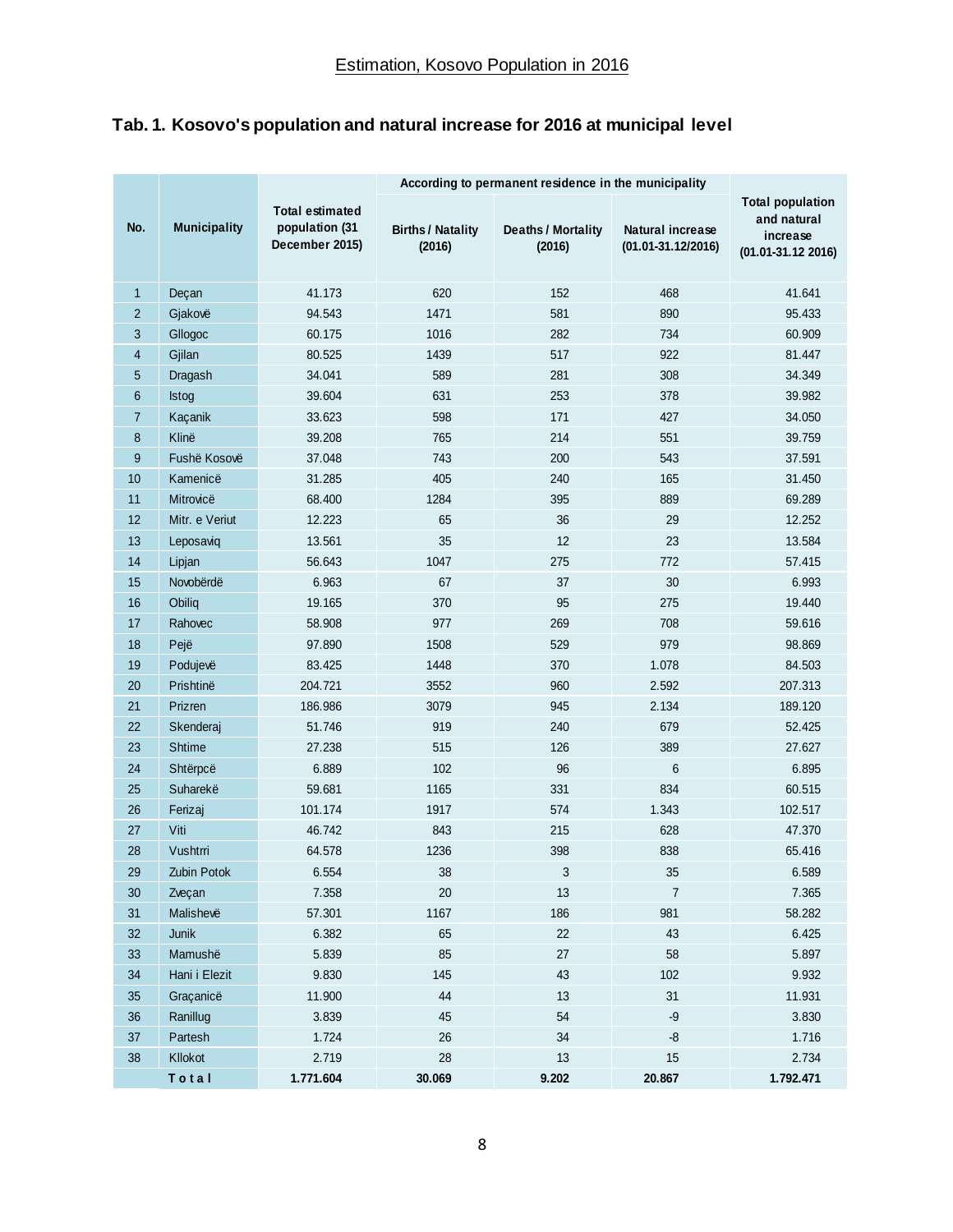## <span id="page-9-0"></span>**Tab. 2. Total population of Kosovo and migration for 2016**

|                | <b>Municipality</b> | <b>Estimated</b><br>population (31<br>December<br>2015) | International Migration (2016) |                  |                                                 | <b>National Migration (2016)</b> |                |                                            |                                                                |                                                                        |
|----------------|---------------------|---------------------------------------------------------|--------------------------------|------------------|-------------------------------------------------|----------------------------------|----------------|--------------------------------------------|----------------------------------------------------------------|------------------------------------------------------------------------|
| No.            |                     |                                                         | immigration                    | emigration       | <b>Balance of</b><br>international<br>migration | immigration                      | emigration     | <b>Balance of</b><br>national<br>migration | Overall<br>migration<br>balance at<br>municipal level,<br>2016 | <b>Total population</b><br>and migration<br>$(01.01 - 31.12)$<br>2016) |
| $\mathbf{1}$   | Deçan               | 41.173                                                  | 307                            | 426              | $-119$                                          | 130                              | 172            | $-42$                                      | $-161$                                                         | 41.012                                                                 |
| $\overline{2}$ | Gjakovë             | 94.543                                                  | 715                            | 835              | $-120$                                          | 268                              | 366            | $-98$                                      | $-218$                                                         | 94.325                                                                 |
| 3              | Gllogoc             | 60.175                                                  | 456                            | 647              | $-191$                                          | 245                              | 405            | $-160$                                     | $-351$                                                         | 59.824                                                                 |
| 4              | Gjilan              | 80.525                                                  | 602                            | 2.166            | $-1564$                                         | 324                              | 373            | $-49$                                      | $-1613$                                                        | 78.912                                                                 |
| 5              | Dragash             | 34.041                                                  | 258                            | 287              | $-29$                                           | 63                               | 146            | $-83$                                      | $-112$                                                         | 33.929                                                                 |
| $6\phantom{1}$ | <b>Istog</b>        | 39.604                                                  | 297                            | 387              | $-90$                                           | 198                              | 173            | 25                                         | $-65$                                                          | 39.539                                                                 |
| $\overline{7}$ | Kaçanik             | 33.623                                                  | 248                            | 298              | $-50$                                           | 114                              | 226            | $-112$                                     | $-162$                                                         | 33.461                                                                 |
| 8              | Klinë               | 39.208                                                  | 288                            | 393              | $-105$                                          | 226                              | 264            | $-38$                                      | $-143$                                                         | 39.065                                                                 |
| 9              | Fushë Kosovë        | 37.048                                                  | 274                            | 639              | $-365$                                          | 831                              | 198            | 633                                        | 268                                                            | 37.316                                                                 |
| 10             | Kamenicë            | 31.285                                                  | 254                            | 658              | $-404$                                          | 151                              | 306            | $-155$                                     | $-559$                                                         | 30.726                                                                 |
| 11             | Mitrovicë           | 68.400                                                  | 511                            | 1.231            | $-720$                                          | 264                              | 359            | $-95$                                      | $-815$                                                         | 67.585                                                                 |
| 12             | Mitr. e Veriut      | 12.223                                                  | 49                             | 54               | $-5$                                            | 9                                | $6\phantom{1}$ | 3                                          | $-2$                                                           | 12.221                                                                 |
| 13             | Leposaviq           | 13.561                                                  | 98                             | 108              | $-10$                                           | 14                               | 12             | $\overline{2}$                             | $-8$                                                           | 13.553                                                                 |
| 14             | Lipjan              | 56.643                                                  | 521                            | 807              | $-286$                                          | 278                              | 311            | $-33$                                      | $-319$                                                         | 56.324                                                                 |
| 15             | Novobërdë           | 6.963                                                   | 42                             | 46               | -4                                              | 116                              | 42             | 74                                         | 70                                                             | 7.033                                                                  |
| 16             | Obiliq              | 19.165                                                  | 132                            | 568              | $-436$                                          | 168                              | 178            | $-10$                                      | $-446$                                                         | 18.719                                                                 |
| 17             | Rahovec             | 58.908                                                  | 438                            | 576              | $-138$                                          | 175                              | 272            | $-97$                                      | $-235$                                                         | 58.673                                                                 |
| 18             | Pejë                | 97.890                                                  | 706                            | 761              | $-55$                                           | 303                              | 324            | $-21$                                      | $-76$                                                          | 97.814                                                                 |
| 19             | Podujevë            | 83.425                                                  | 581                            | 1.167            | $-586$                                          | 158                              | 833            | $-675$                                     | $-1261$                                                        | 82.164                                                                 |
| 20             | Prishtinë           | 204.721                                                 | 1.438                          | 2.117            | $-679$                                          | 2423                             | 1349           | 1074                                       | 395                                                            | 205.116                                                                |
| 21             | Prizren             | 186.986                                                 | 1.335                          | 1.676            | $-341$                                          | 692                              | 413            | 279                                        | $-62$                                                          | 186.924                                                                |
| 22             | Skenderaj           | 51.746                                                  | 384                            | 423              | $-39$                                           | 223                              | 556            | $-333$                                     | $-372$                                                         | 51.374                                                                 |
| 23             | <b>Shtime</b>       | 27.238                                                  | 205                            | 325              | $-120$                                          | 152                              | 171            | $-19$                                      | $-139$                                                         | 27.099                                                                 |
| 24             | Shtërpcë            | 6.889                                                   | 42                             | 76               | $-34$                                           | 39                               | 60             | $-21$                                      | $-55$                                                          | 6.834                                                                  |
| 25             | Suharekë            | 59.681                                                  | 426                            | 677              | $-251$                                          | 201                              | 269            | $-68$                                      | $-319$                                                         | 59.362                                                                 |
| 26             | Ferizaj             | 101.174                                                 | 769                            | 2.349            | $-1580$                                         | 484                              | 314            | 170                                        | $-1410$                                                        | 99.764                                                                 |
| 27             | Viti                | 46.742                                                  | 371                            | 471              | $-100$                                          | 173                              | 241            | $-68$                                      | $-168$                                                         | 46.574                                                                 |
| 28             | Vushtrri            | 64.578                                                  | 763                            | 1.188            | $-425$                                          | 263                              | 339            | $-76$                                      | $-501$                                                         | 64.077                                                                 |
| 29             | Zubin Potok         | 6.554                                                   | 38                             | 42               | $-4$                                            | $\overline{7}$                   | 8              | $-1$                                       | -5                                                             | 6.549                                                                  |
| 30             | Zveçan              | 7.358                                                   | 32                             | 34               | $-2$                                            | 8                                | 11             | $-3$                                       | $-5$                                                           | 7.353                                                                  |
| 31             | Malishevë           | 57.301                                                  | 387                            | 459              | $-72$                                           | 236                              | 326            | $-90$                                      | $-162$                                                         | 57.139                                                                 |
| 32             | Junik               | 6.382                                                   | 12                             | 14               | $-2$                                            | 38                               | 24             | $14$                                       | 12                                                             | 6.394                                                                  |
| 33             | Mamushë             | 5.839                                                   | 28                             | 31               | $-3$                                            | $\overline{4}$                   | 3              | $\mathbf{1}$                               | $\cdot$ 2                                                      | 5.837                                                                  |
| 34             | Hani i Elezit       | 9.830                                                   | 24                             | 28               | $-4$                                            | 46                               | 52             | $-6\,$                                     | $-10$                                                          | 9.820                                                                  |
| 35             | Graçanicë           | 11.900                                                  | 31                             | 33               | $\cdot$                                         | 213                              | 145            | 68                                         | 66                                                             | 11.966                                                                 |
| 36             | Ranillug            | 3.839                                                   | 5                              | 6                | $-1$                                            | 9                                | $\overline{7}$ | $\overline{2}$                             | $\mathbf{1}$                                                   | 3.840                                                                  |
| $37\,$         | Partesh             | 1.724                                                   | $\overline{c}$                 | 3                | $-1$                                            | 6                                | 5              | $\mathbf{1}$                               | $\mathbf 0$                                                    | 1.724                                                                  |
| 38             | Kllokot             | 2.719                                                   | $\mathfrak{S}$                 | $\boldsymbol{6}$ | $-3$                                            | 21                               | 14             | $\overline{7}$                             | $\overline{4}$                                                 | 2.723                                                                  |
|                | <b>Total</b>        | 1,771,604                                               | 13,072                         | 22,012           | $-8,94$                                         | 9,273                            | 9,273          | $\pmb{0}$                                  | $-8,94$                                                        | 1,762,664                                                              |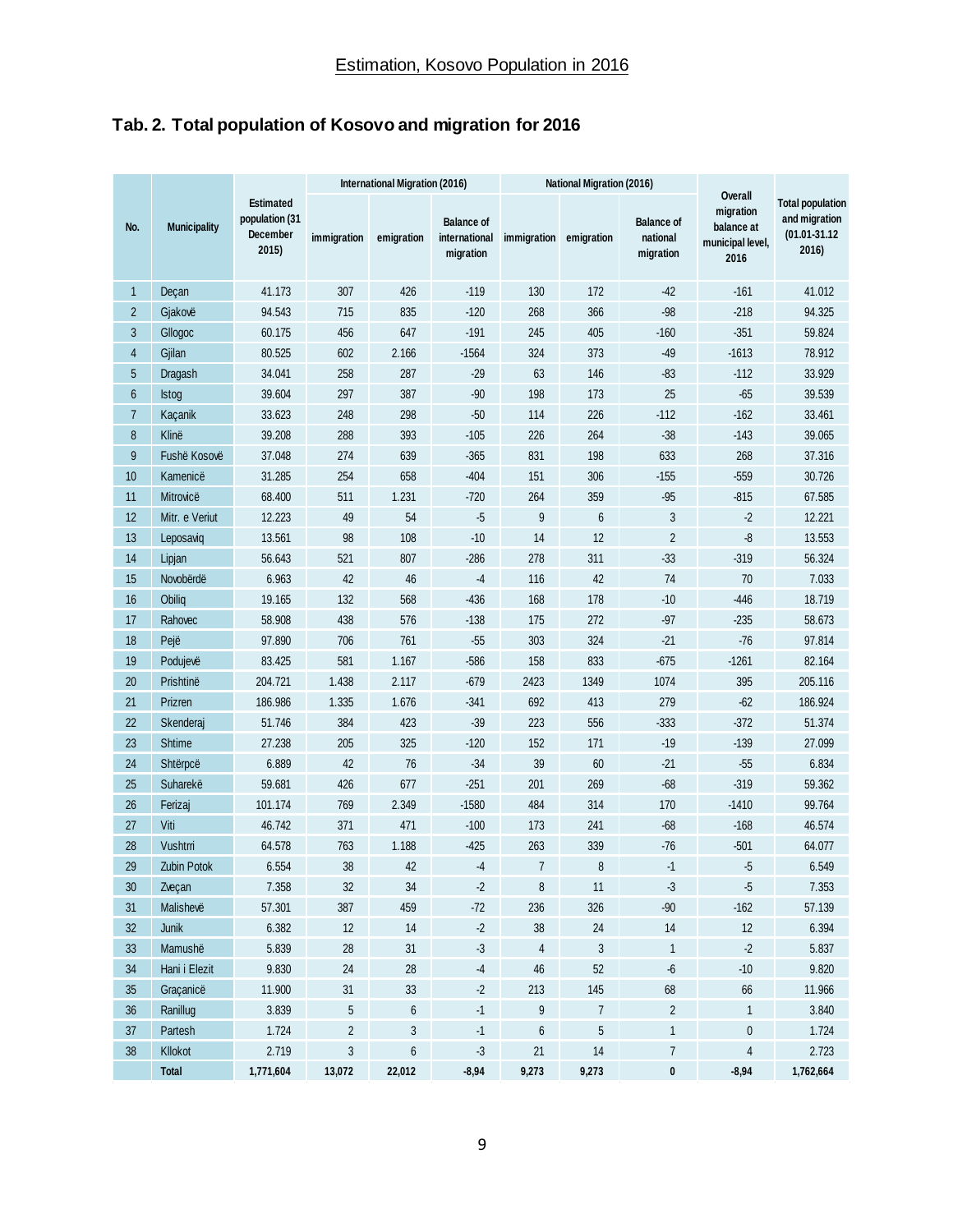<span id="page-10-0"></span>

| No.            | <b>Municipality</b> | <b>Total estimated</b><br>population (31<br>December 2015) | <b>Natural increase</b><br>$(01.01 - 31.12.2016)$ | <b>Balance of</b><br>migration (01.01-<br>31.12.2016) | <b>Total increase</b><br>for the year<br>2016 | Kosovo's total<br>population<br>estimated for 2016<br>(31 December 2016)<br>or 01 January 2017) |  |
|----------------|---------------------|------------------------------------------------------------|---------------------------------------------------|-------------------------------------------------------|-----------------------------------------------|-------------------------------------------------------------------------------------------------|--|
| 1              | Deçan               | 41.173                                                     | 468                                               | $-161$                                                | 307                                           | 41.480                                                                                          |  |
| $\overline{2}$ | Gjakovë             | 94.543                                                     | 890                                               | $-218$                                                | 672                                           | 95.215                                                                                          |  |
| 3              | Gllogoc             | 60.175                                                     | 734                                               | $-351$                                                | 383                                           | 60.558                                                                                          |  |
| 4              | Gjilan              | 80.525                                                     | 922                                               | $-1613$                                               | $-691$                                        | 79.834                                                                                          |  |
| 5              | Dragash             | 34.041                                                     | 308                                               | $-112$                                                | 196                                           | 34.237                                                                                          |  |
| 6              | <b>Istog</b>        | 39.604                                                     | 378                                               | $-65$                                                 | 313                                           | 39.917                                                                                          |  |
| 7              | Kaçanik             | 33.623                                                     | 427                                               | $-162$                                                | 265                                           | 33.888                                                                                          |  |
| 8              | Klinë               | 39.208                                                     | 551                                               | $-143$                                                | 408                                           | 39.616                                                                                          |  |
| 9              | Fushë Kosovë        | 37.048                                                     | 543                                               | 268                                                   | 811                                           | 37.859                                                                                          |  |
| 10             | Kamenicë            | 31.285                                                     | 165                                               | $-559$                                                | $-394$                                        | 30.891                                                                                          |  |
| 11             | Mitrovicë           | 68.400                                                     | 889                                               | $-815$                                                | 74                                            | 68.474                                                                                          |  |
| 12             | Mitr. e Veriut      | 12.223                                                     | 29                                                | $-2$                                                  | 27                                            | 12.250                                                                                          |  |
| 13             | Leposaviq           | 13.561                                                     | 23                                                | -8                                                    | 15                                            | 13.576                                                                                          |  |
| 14             | Lipjan              | 56.643                                                     | 772                                               | $-319$                                                | 453                                           | 57.096                                                                                          |  |
| 15             | Novobërdë           | 6.963                                                      | 30                                                | 70                                                    | 100                                           | 7.063                                                                                           |  |
| 16             | Obiliq              | 19.165                                                     | 275                                               | $-446$                                                | $-171$                                        | 18.994                                                                                          |  |
| 17             | Rahovec             | 58.908                                                     | 708                                               | $-235$                                                | 473                                           | 59.381                                                                                          |  |
| 18             | Pejë                | 97.890                                                     | 979                                               | $-76$                                                 | 903                                           | 98.793                                                                                          |  |
| 19             | Podujevë            | 83.425                                                     | 1.078                                             | $-1261$                                               | $-183$                                        | 83.242                                                                                          |  |
| 20             | Prishtinë           | 204.721                                                    | 2.592                                             | 395                                                   | 2987                                          | 207.708                                                                                         |  |
| 21             | Prizren             | 186.986                                                    | 2.134                                             | $-62$                                                 | 2072                                          | 189.058                                                                                         |  |
| 22             | Skenderaj           | 51.746                                                     | 679                                               | $-372$                                                | 307                                           | 52.053                                                                                          |  |
| 23             | <b>Shtime</b>       | 27.238                                                     | 389                                               | $-139$                                                | 250                                           | 27.488                                                                                          |  |
| 24             | Shtërpcë            | 6.889                                                      | 6                                                 | $-55$                                                 | $-49$                                         | 6.840                                                                                           |  |
| 25             | Suharekë            | 59.681                                                     | 834                                               | $-319$                                                | 515                                           | 60.196                                                                                          |  |
| 26             | Ferizaj             | 101.174                                                    | 1.343                                             | $-1410$                                               | $-67$                                         | 101.107                                                                                         |  |
| 27             | Viti                | 46.742                                                     | 628                                               | $-168$                                                | 460                                           | 47.202                                                                                          |  |
| 28             | Vushtmi             | 64.578                                                     | 838                                               | $-501$                                                | 337                                           | 64.915                                                                                          |  |
| 29             | Zubin Potok         | 6.554                                                      | 35                                                | $-5$                                                  | 30                                            | 6.584                                                                                           |  |
| 30             | Zveçan              | 7.358                                                      | $\overline{7}$                                    | $-5$                                                  | $\overline{2}$                                | 7.360                                                                                           |  |
| 31             | Malishevë           | 57.301                                                     | 981                                               | $-162$                                                | 819                                           | 58.120                                                                                          |  |
| 32             | Junik               | 6.382                                                      | 43                                                | 12                                                    | 55                                            | 6.437                                                                                           |  |
| 33             | Mamushë             | 5.839                                                      | 58                                                | $-2$                                                  | 56                                            | 5.895                                                                                           |  |
| 34             | Hani i Elezit       | 9.830                                                      | 102                                               | $-10$                                                 | 92                                            | 9.922                                                                                           |  |
| 35             | Graçanicë           | 11.900                                                     | 31                                                | 66                                                    | 97                                            | 11.997                                                                                          |  |
| 36             | Ranillug            | 3.839                                                      | $-9$                                              | $\mathbf{1}$                                          | $-8$                                          | 3.831                                                                                           |  |
| 37             | Partesh             | 1.724                                                      | $-8$                                              | 0                                                     | $-8$                                          | 1.716                                                                                           |  |
| $38\,$         | Kllokot             | 2.719                                                      | 15                                                | 4                                                     | 19                                            | 2.738                                                                                           |  |
|                | <b>Total</b>        | 1,771,604                                                  | 20,867                                            | $-8,94$                                               | 11,927                                        | 1,783,531                                                                                       |  |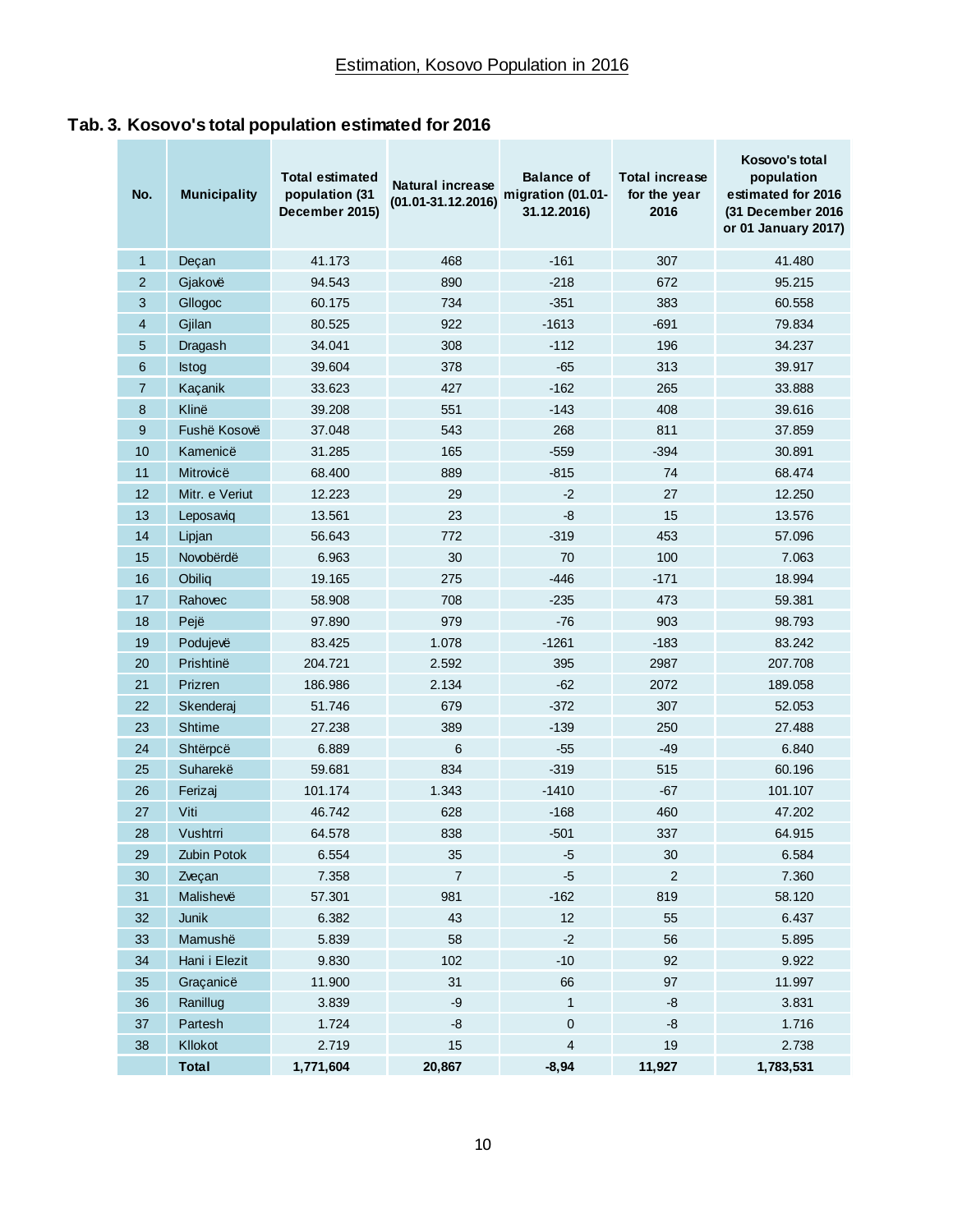Cataloguing in Publication - **(CIP)**  National Library of Kosovo "Pjetër Bogdani"

312 (496.51)

Estimation, Kosovo Population in 2016 / Chief Executive Officer, KAS Isa Krasniqi.– Pristina: Kosovo Agency of Statistics, 2017.– 12 f. ; ilustr. me ngjyra. ; 23 cm.

1. Krasniqi, Isa

**ISBN 978-9951-22-380-5**